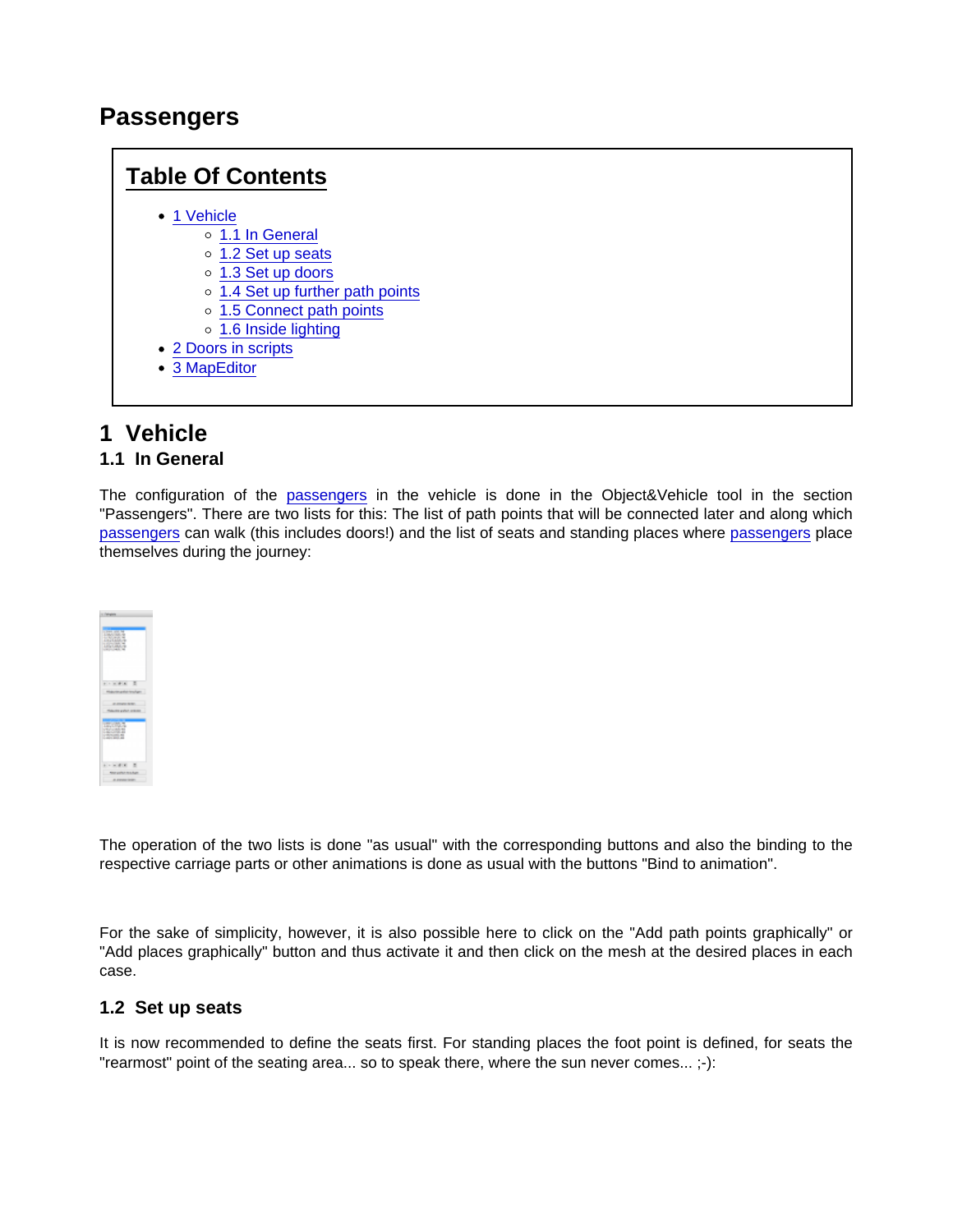The [passengers](https://www.lotus-simulator.de/lexikon/index.php?entry/291-passengers/) sit with their backs relatively straight. The rear edge of the back is about 10cm behind the seat reference point.

Whether a seat is a sitting or standing seat and in which direction it should be oriented is set directly in the seat properties.

#### 1.3 Set up doors

Next, the door points are defined (more precisely: the middle of the door sill, where the passenger changes from "outside" to "inside"). Door points are quite "normal" path points that can be configured as door points in the properties. These should be explicitly assigned a specific name so that they can be easily found in the table.

LOTUS automatically detects whether it is a left or right door by simply checking whether the X coordinate is greater than (right) or less than (left) 0.

#### 1.4 Set up further path points

Now all corner points are set which are needed for the paths to be defined next. Corner points are to be provided everywhere where either the direction of travel changes, from where [passengers](https://www.lotus-simulator.de/lexikon/index.php?entry/291-passengers/) can move to their place by a direct route or where they change the carriage part.

When passing between different parts of the carriage, the following placement of corner points is recommended in the area of the transition: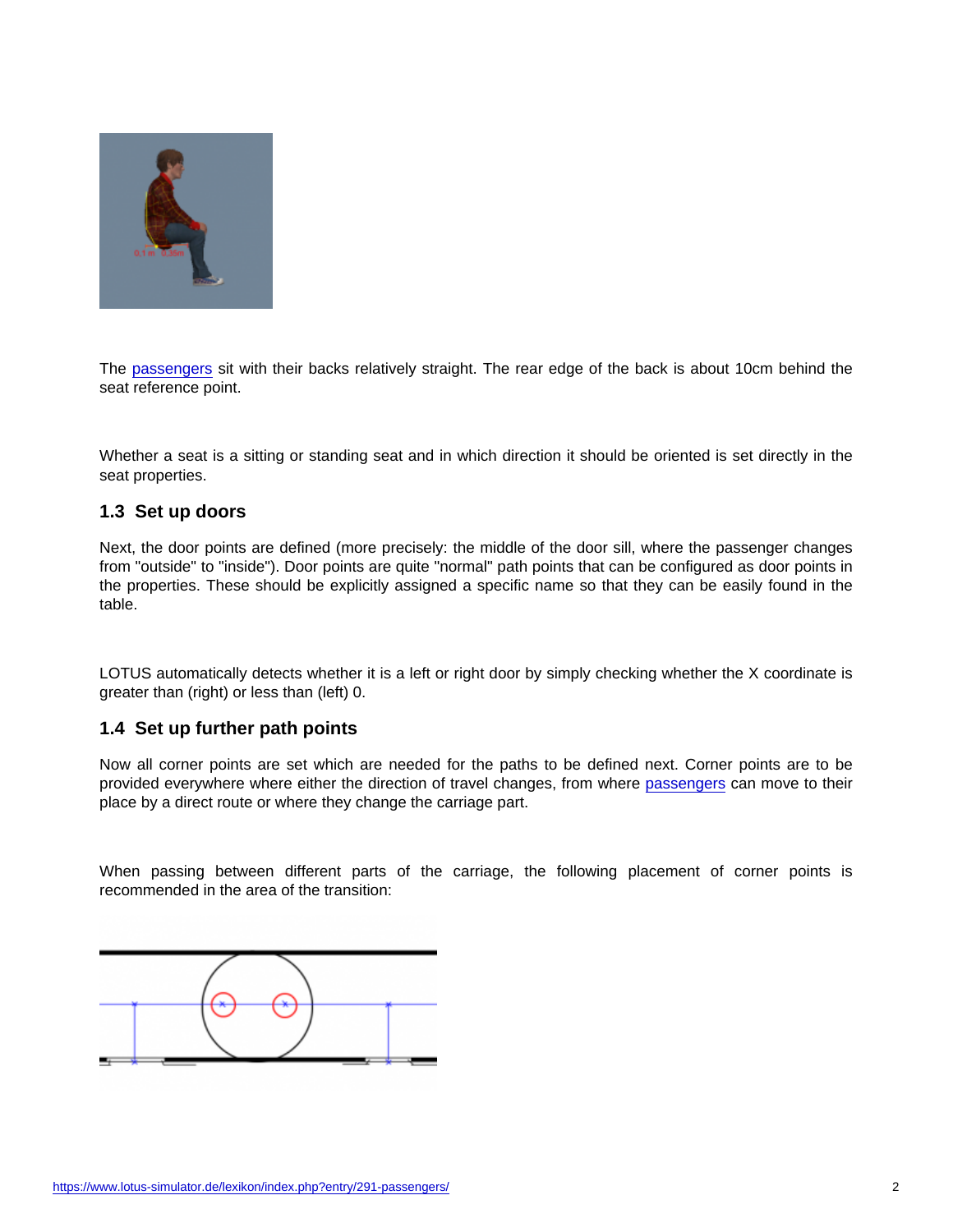## 1.5 Connect path points

Finally, the path points must be connected to each other to form paths. The procedure for this is:

- Click on the button "Connect path points graphically" (will then be colored).
- Click with the mouse on the path points in the 3D window (!) that are to be connected with each other continuously.
- Click the button "Connect path points graphically" again.
- Repeat this process for another continuous chain.

Faulty connections can currently only be disconnected by deleting one of the path points involved.

### 1.6 Inside lighting

To ensure that the [passengers](https://www.lotus-simulator.de/lexikon/index.php?entry/291-passengers/) in the interior are also illuminated, both the path points and the seats (in their properties) must be assigned the desired light room that is to "apply" to the corresponding [passengers.](https://www.lotus-simulator.de/lexikon/index.php?entry/291-passengers/)

Attention: At the moment these light rooms may only contain a maximum of about 4 light sources (ideally only 2, for people who turn the graphics settings all the way down)!

# 2 Doors in scripts

First of all: The script control regarding [passengers](https://www.lotus-simulator.de/lexikon/index.php?entry/291-passengers/) has nothing to do with the remote controlled doors!

For each door, the following public variables can be created, where the index to be specified corresponds to the order of the doors in the list of path points, where the first door is designated "0" and the path points that are not doors are not counted:

- DoorOpen #: boolean : This is a writable variable that tells the simulator or the [passengers](https://www.lotus-simulator.de/lexikon/index.php?entry/291-passengers/) whether the respective door is currently open. If no variable is assigned, the door is always considered "open".
- DoorRegIn #: boolean : This variable is constantly set to "true" by each passenger as soon as he or she has made his or her way to the door for the purpose of exiting and/or is waiting to exit - it thus corresponds to the stop request from inside the vehicle. The variable must be reset manually to "false"!
- DoorRegOut #: boolean : This variable is constantly set to "true" by each passenger who is outside the door and wants to board - it thus corresponds to the outer door buttons. Accordingly, it is also only set to "true" when the respective passenger is near the door. The variable must be reset manually to "false"!
- DoorOccupied #: boolean : This variable is set to "true" if there is a passenger in the respective door, so it corresponds to a virtual light barrier.
- DoorEntryAvailable\_#: boolean and DoorExitAvailable\_#: boolean : If these variables are set to false, then the associated door will be completely ignored by the boarding and/or exiting [passengers](https://www.lotus-simulator.de/lexikon/index.php?entry/291-passengers/) (so they won't walk to it either). If one of these variables is not declared, the associated door is interpreted as available.
- DoorEntryReleased #: boolean and DoorExitReleased #: boolean : By setting the variable to "true", the associated door is marked as "released". If a passenger stands unsuccessfully in front of a closed and not released door, he will then not only look for an already opened door, but also for a released one, if necessary, in order to then open it. If the release is revoked, the associated